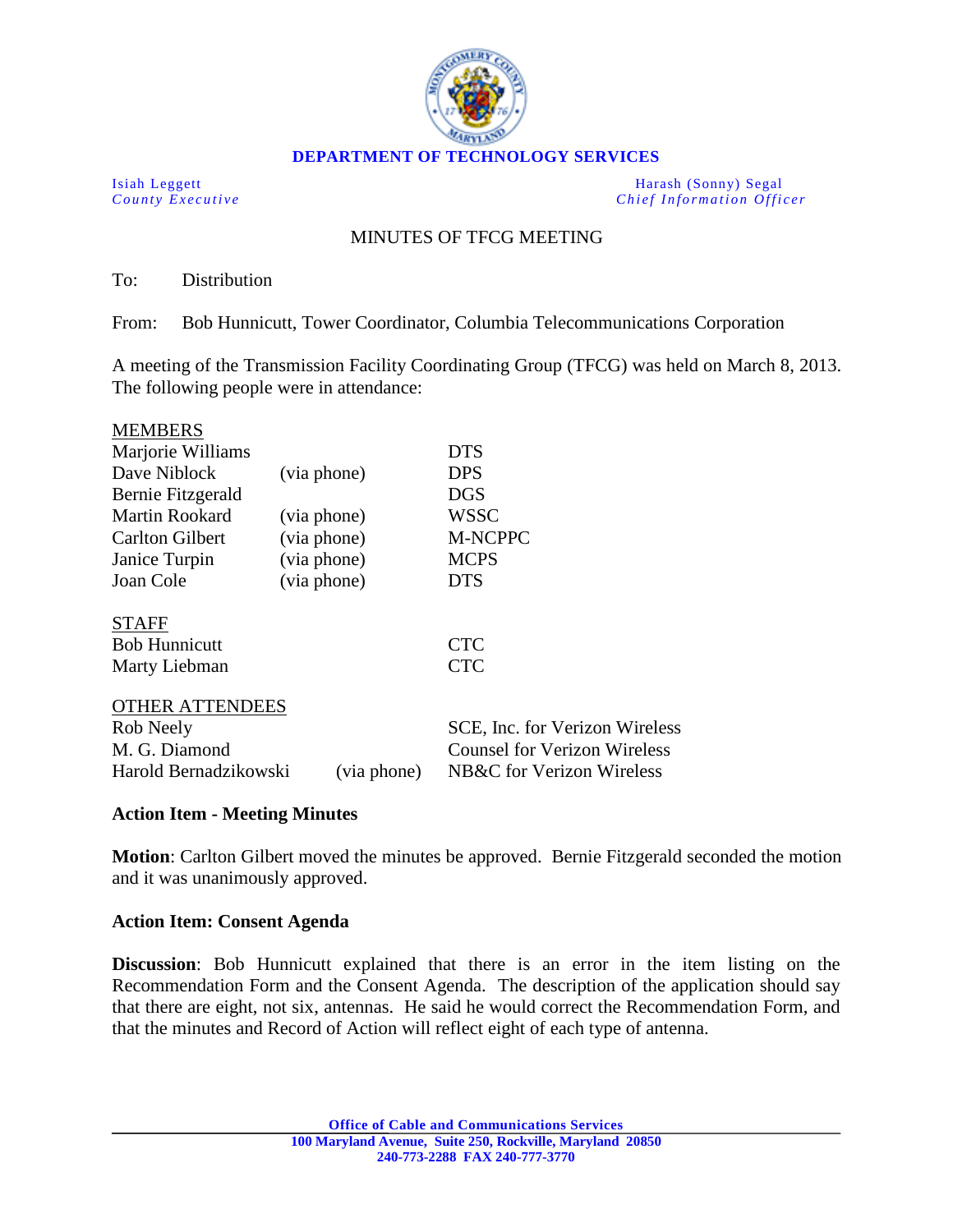1. Verizon application to attach 16 panel antennas, eight 72"-high and eight 48"-high, at the 140' and 155' levels atop the building on Gramax Associates, LP property at 8060  $13<sup>th</sup>$ Street in Silver Spring (Application #201303-03). *Co-location*

**Motion:** Martin Rookard moved that the TFCG recommend the Consent Agenda item as corrected. Joan Cole seconded the motion and it was unanimously approved.

#### **Regular Agenda**

**Action Item:** Verizon application to attach 12 antennas, six 72"-high and six 48"-high, at the 100' level on a 105'-high tower on Trinity United Methodist Church property at 13700 Schaeffer Road in Germantown (Application #201212-06). *Co-location*

Bob Hunnicutt summarized the application, noting that because the tower is a telecommunications facility, permitted to be constructed under the guise of being a bell tower for the church, the Tower Coordinator does not recommend this application. He explained that, because this facility is a telecommunications facility, it should have had approval by the Board of Appeals; because the applicant did not secure that approval, the tower does not comply with zoning and is therefore not recommended.

Mr. Hunnicutt explained that like the monopoles, trees, and other so-called "stealth" telecommunications facilities designed and constructed to conceal antennas or otherwise disguise a facility on residential zoned property, it appears that this tower is required to have approval by the Board of Appeals for a special exception.

Mr. Hunnicutt further explained that there are faux bells added at the 50' level on the 100'-high structure as decoration only. He said the tower was designed and constructed to support antenna arrays for at least four carriers on platforms within the structure, and that it has hand holes for the cabling to the antennas. He also said that it was designed and constructed on property leased by Verizon Wireless by Stealth, a company which specializes in creating stealth, or concealment cell towers.

M.G. Diamond opined that the question for the TFCG to decide is whether the tower is a legally existing structure. He distributed a copy of the County Department of Permitting Services (DPS) permit for a bell tower and a copy of the permit with the inspection approval stamp (copies attached for reference). He said that it is up to DPS to determine if the structure is a bell tower, and that the copies of the permit verify that DPS did determine that, based on the zoning and the structural documents provided with the application that the church filed. That being the case, he concluded, it is a legally existing structure and an applicant can file a TFCG co-location application according to the zoning ordinance. He noted that there are prohibitions in the code against, for example, constructing a tower as an accessory structure to a private residence in a residential zone—but that a bell tower is a legal accessory structure to a church. Mr. Diamond went on to explain that Verizon Wireless consulted with Dave Niblock of DPS, who said that a church can build a bell tower and, once existing, it is permissible to co-locate antennas to it.

Marjorie Williams asked who actually built the tower. She explained that her understanding, based on her information from the Pastor of the church, was that the church already has an 80'-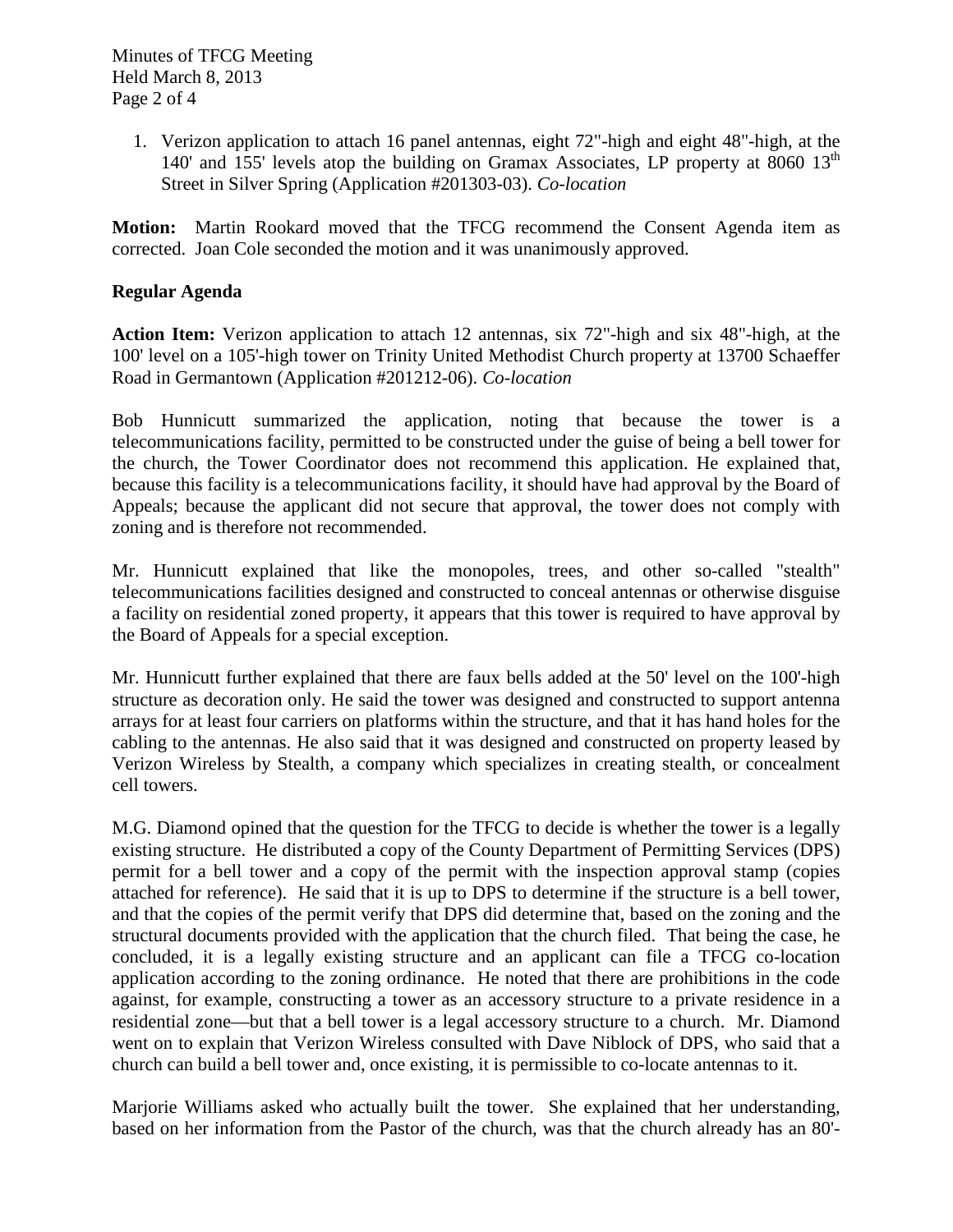Minutes of TFCG Meeting Held March 8, 2013 Page 3 of 4

high bell tower attached to the building; that Verizon Wireless approached the church about attaching antennas on the existing bell tower; that the existing bell tower was determined to not be high enough to meet Verizon's needs; that Verizon then offered to build another tower which would meet Verizon's needs to attach their antennas; and that the church then entered into a contract with Verizon to construct a tower for their antennas. Consequently, she said, the tower was built as a telecommunications facility. She added that in October she had received numerous calls from residents opposing the construction of the cell tower as it was being constructed. Dave Niblock added that he too had received calls from residents opposing the tower. On visiting the Church website in October, she noted that the Church called the structure a cell tower/bell tower and said that it was already under construction, but the Verizon Wireless TFCG application was not submitted until November.

Mr. Diamond stated that, clearly, Verizon Wireless could not construct a tower on this residential property because it could not meet the setback requirements, but a bell tower is a legal accessory structure to a church, and that it was the church that filed the permit application. He stated that Verizon Wireless entered into a 50-year lease with the church and that the church will own the tower. When a TFCG application is filed for a co-location of antennas, no one has to show a lease.

Ms. Williams asked those participating by phone if they needed to see a copy of the permit, and said that if they did, she could scan and e-mail it to them. Bernie Fitzgerald, who was at the meeting, stated that it appeared to him to be a valid permit for the benefit of those on the phone. Mr. Hunnicutt noted that it was a permit for a bell tower and showed nothing about a telecommunications facility. Mr. Diamond stated that there had been no appeals and no action pending against the tower, and that it has a right to stay there, adding that it is a working bell tower because the church plays bell music from it hourly and at the times of a call to worship.

Ms. Williams said that the Pastor of the church told her that the church would not have filed for the permit, and that it would have been Verizon Wireless that filed the application. Ms. Williams asked who signed the permit. Mr. Diamond replied that the church applied for the permit and noted that it was signed by the Director of the Church Board. Mr. Hunnicutt noted that Alex Beiro—a name he knows as being someone who has filed other telecommunications facility applications in the County in the past—also signed the permit application as an agent; he asked whether Mr. Beiro was an agent for Verizon Wireless. Mr. Diamond replied that Mr. Beiro was the general contractor for the church.

Carlton Gilbert asked if the members could get comment from DPS or the County Attorney about a determination as to what type of structure the tower would be considered. Dave Niblock stated that the application was for a bell tower only, and that a church can apply to build a bell tower which, based on the application, would have to be approved. He said Max Spicer would be the appropriate person to comment about DPS permitting.

Ms. Williams said that, if the group wanted comment from Cliff Royalty and Max Spicer from the County Attorney's Office to answer their questions, then the application could be tabled and a meeting could be scheduled when those individuals and all of the TFCG members could attend.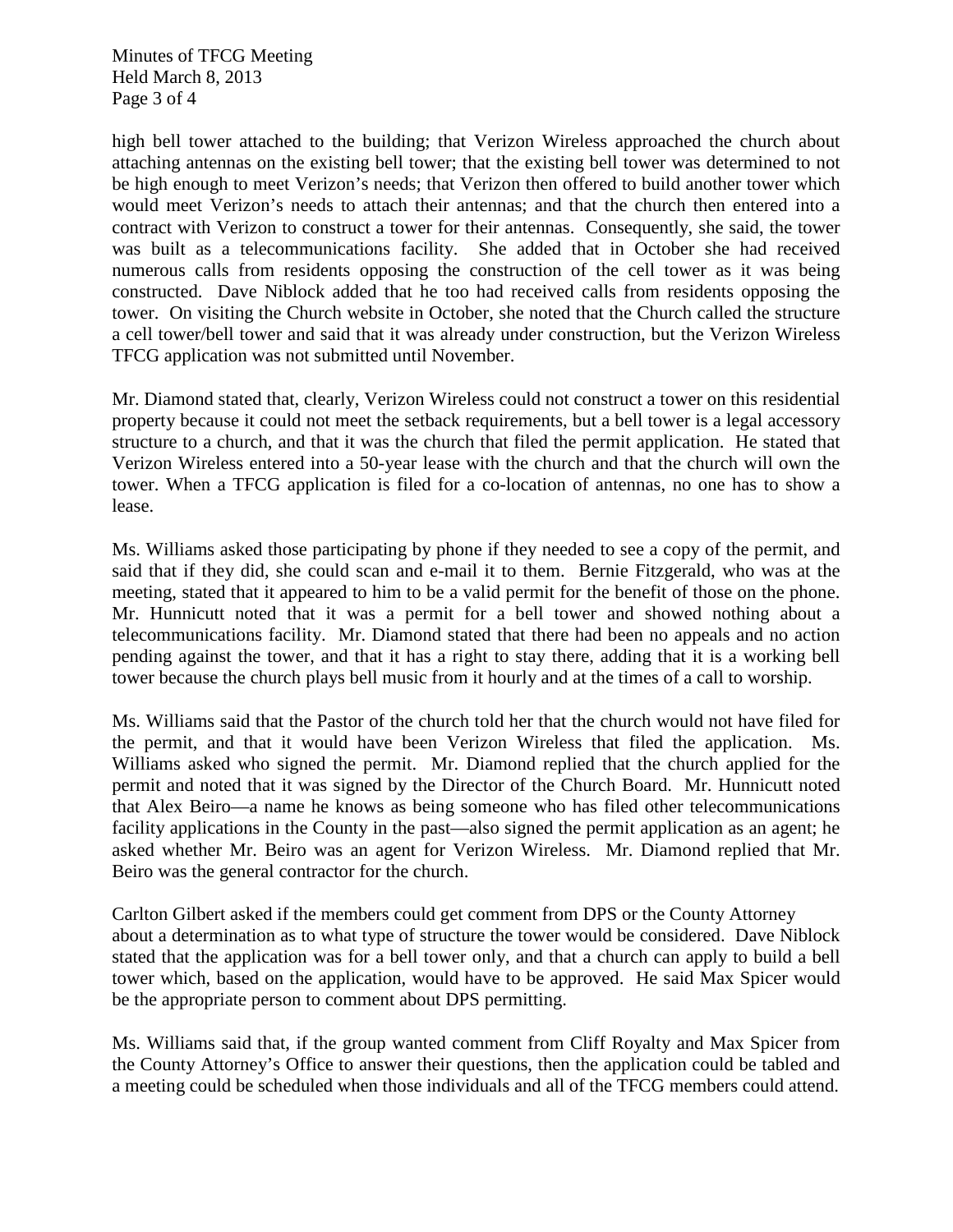Minutes of TFCG Meeting Held March 8, 2013 Page 4 of 4

Bernie Fitzgerald remarked that because of the issues with the application, he would like to hear from Mr. Royalty and Mr. Spicer. Carlton Gilbert and Janice Turpin agreed. Mr. Fitzgerald recalled that when he used to represent cell carriers before he worked with the County, and a new tower was proposed, they would properly brief the relevant agencies with all information about the proposed structure, which, in this case, he thought had not been done.

Mr. Diamond wanted to know what questions the County Attorney would answer, reiterating that it is a legal structure as evidenced by the permit and inspection. Dave Niblock noted that the inspection stamp on the permit only affirms that the structure, based on the inspection, was constructed to the plans approved with the permit. He said that the stamp is not to be interpreted as a determination of the nature of the structure or its use, only that it was built according to the plans approved with the permit. He explained that the inspector does not have that responsibility or authority.

Ms. Williams said she couldn't say what questions would be answered but that the group was entitled to obtain additional information before they took action.

**Motion**: Bernie Fitzgerald said that because this application involved zoning, permitting, land use, and other issues which the group wished to know additional information about, he moved that the application be tabled until such time as a meeting with the appropriate people could attend. Joan Cole seconded the motion and it was approved with Dave Niblock abstaining.

The next regularly scheduled meeting of the TFCG will be held on April 3rd in Room #225 of the COB.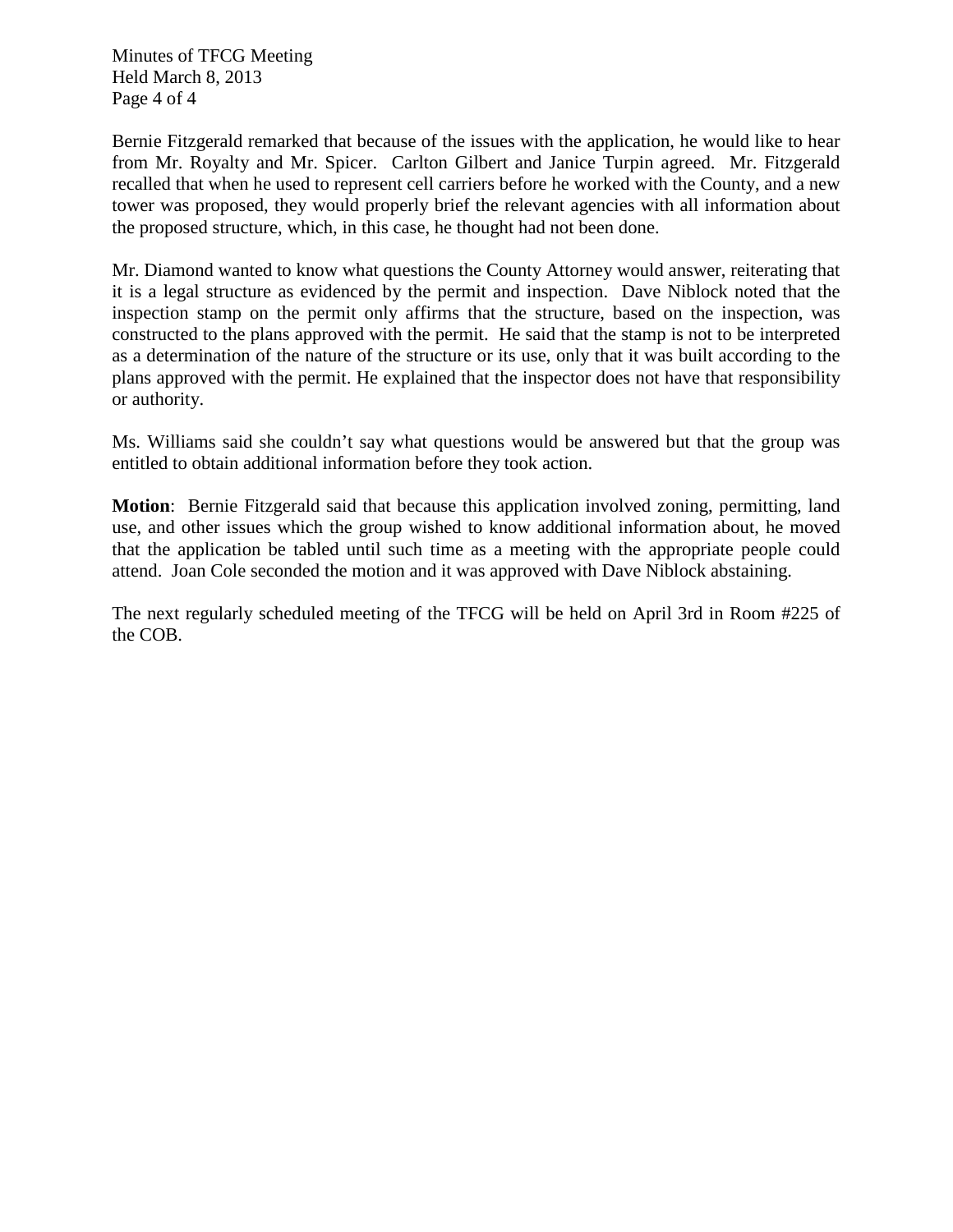

DEPARTMENT OF PERMITTING SERVICES

Diane R Schwartz Jones Director

Permit No: 597442 AP Type: COMBUILD Expires: 07/25/2013

## **BUILDING PERMIT**

Issue Date: 07/24/2012

|                                                                                                                 |                                                                                                        | X Ref.:<br>Rev. No:            | ID: 79712 |
|-----------------------------------------------------------------------------------------------------------------|--------------------------------------------------------------------------------------------------------|--------------------------------|-----------|
|                                                                                                                 | THIS IS TO CERTIFY THAT: TRINITY UNITED METHODIST CHURCH<br>13700 SCHAEFFER RD<br>GERMANTOWN, MD 20874 |                                |           |
| HAS PERMISSION TO:                                                                                              | <b>CONSTRUCT</b>                                                                                       | COMMERCIAL MISCELLANEOUS STRUC |           |
| PERMIT CONDITIONS:                                                                                              | Construction Free Standing 105' Bell Tower. Trinity United Methodist Church                            |                                |           |
| <b>MODEL NAME:</b>                                                                                              |                                                                                                        |                                |           |
| PREMISE ADDRESS:                                                                                                | 13700 SCHAEFFER RD<br>GERMANTOWN, MD 20874                                                             |                                |           |
| LOT-BLOCK: NA-U                                                                                                 | ZONE:                                                                                                  | ELECTION DISTRICT: 06          |           |
| BOND NO.:<br>PERMIT FEE: \$4,196.15                                                                             | <b>BOND TYPE:</b><br>SUBDIVISION:                                                                      | <b>PS NUMBER:</b>              |           |
| INSPECTOR: ROY HARRINGTON                                                                                       | <b>INSPECTOR MOBILE:</b>                                                                               |                                |           |
| <b>TRANSPORTATION IMPACT TAX DUE:</b><br><b>SCHOOLS IMPACT TAX DUE:</b><br><b>SCHOOLS FACILITY PAYMENT DUE:</b> | \$0.00<br>\$0.00<br>\$0.00                                                                             |                                |           |

## MUST BE KEPT AT JOB SITE AN APPROVED FINAL INSPECTION IS REQUIRED PRIOR TO USE OR OCCUPANCY

Every new one- or two-family dwelling, every townhouse and any attached accessory structure must be equipped with a fire sprinkler system. A separate sprinkler permit is required for the installation of the fire sprinkler system.

Many subdivisions and neighborhoods within Montgomery County have private deed restrictions and covenants regulating building construction. Obtaining a building permit does not relieve the property owner of responsibility for complying with applicable covenants.

**NOTICE** THIS APPROVAL DOES NOT INCLUDE PLUMBING, GAS PIPING OR ELECTRICAL OR **CONSTRUCTION IN ANY** DEDICATED RIGHT-OF-WAY.

**IMPACT TAXES ARE NOT DUE.** 

Isiah Leggett

County Executive

**NOTE** THIS PERMIT DOES NOT INCLUDE APPROVAL FOR ANY ELECTRICAL WORK. YOU MUST HAVE A SEPARATE ELECTRICAL PERMIT TO DO ANY ELECTRICAL WORK.

Liane R. Achwarth

Director, Department of Permitting Services

255 Rockville Pike, 2nd Floor · Rockville, MD 20850 · (240)777-0311 · (240)777-6256 TTY www.montgomerycountymd.gov/permittingservices